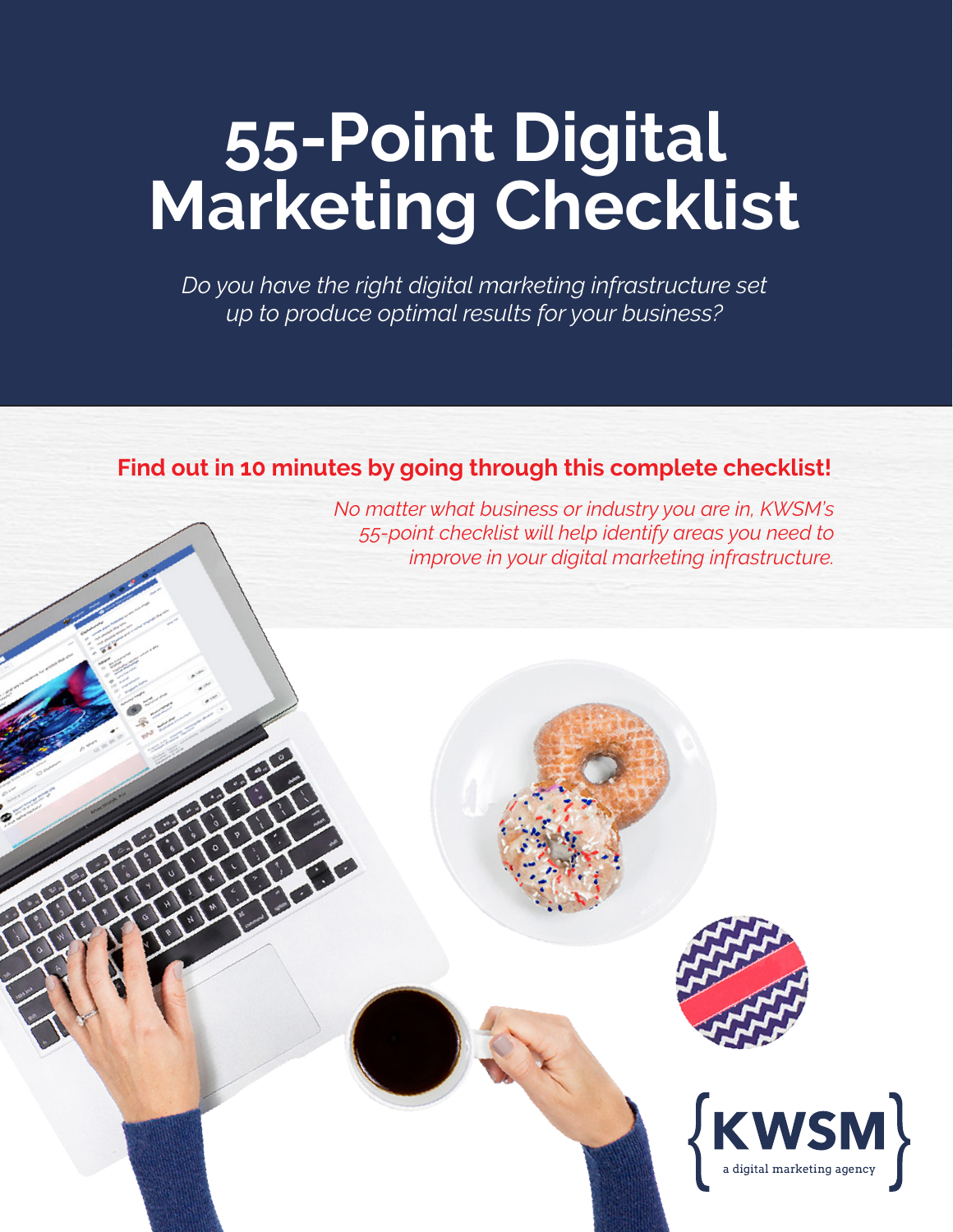# **55-Point Digital Marketing Checklist**

# **WEBSITE (10 points)**

- You have a functional website
- Your site navigation features your company logo
- Your website is mobile-friendly
- Your homepage has a call-to-action above the fold
- Your site has an About page
- Your site features an About video
- Your site features high-quality photos of your product and/or team
- Your site has separate content-specific pages for products or services
- Your site features testimonials and/or case studies
- You have a blog on your site that is updated regularly

# **SEO (10 points)**

- Your site navigation has less than 7 menu items
- Your site loads within 3 seconds on both mobile and desktop
- You have an SSL certificate for security
- Your site has social media icons that link to your social media channels
- You have a list of keywords that you use to optimize your website for search
- Your website has SEO optimized meta titles and descriptions in the backend
- Your blogs have a featured image with strategically written alt-tags
- When you Google your company name, your website shows up first
- You have good ratings on local listings (such as Yelp or Google My Business)
- Your social media channels and local listings all link back to your website

# **SOCIAL MEDIA (10 points)**

- You have a company profile on all relevant social media channels in your industry
- Your username on all your social media channels is the same
- You have custom URLs to make your social media channels easy to find
- You have a branded cover photo and profile photo on all your social media channels
- Your profile photo and cover photos are the same across all your channels
- You have your business email, phone number, and address listed on all channels
- Your About section is filled out and universal across all channels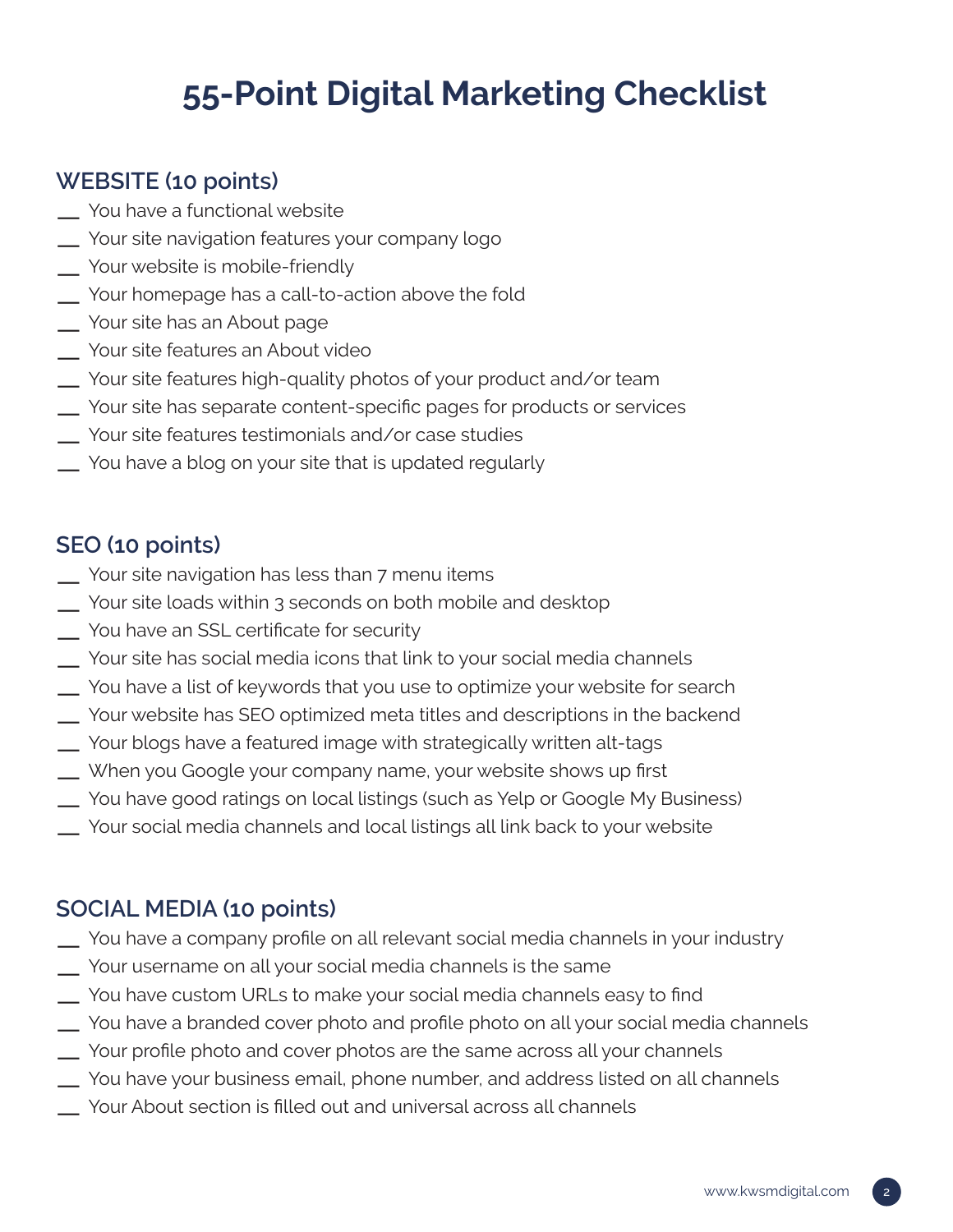- All your employees are linked to your company's LinkedIn page
- All your employees have a standardized boilerplate on LinkedIn for their job listing at your company
- You have more people following you than you are following on Instagram and Twitter

# **CONTENT (5 points)**

- You are posting new content on social media at least 3 times per week
- You are sharing a good mix of types of content (videos, blogs, photos, articles etc.)
- You are using hashtags in your posts on Instagram, Twitter, and LinkedIn
- You have at least a 1% engagement rate on all your posts
- You are tagging other businesses and people in your posts when appropriate

#### **COMMUNITY MANAGEMENT (5 points)**

- You respond to all your reviews (both good and bad) promptly
- You are replying and responding to comments within 24 hours
- You are answering direct messages and mentions within 24 hours
- You have an automated email to confirm that all website form submissions have been received
- You network with your target audience and referral partners daily online

# **LEAD GENERATION (5 points)**

- You have a contact form on your website
- You have a monthly email newsletter
- You have a call-to-action on your website to join your monthly email newsletter
- You have a gated/downloadable resource on your website
- You have a remarketing campaign active to re-engage your website visitors

#### **STRATEGY (5 points)**

- You have clear objectives for your digital marketing strategy
- You know who your ideal customer is and what social media channels they are using
- You are aware of what your competitors are doing in their digital marketing strategy
- You have a content calendar that looks at least a month out to align your strategy with all relevant events
- You adjust your strategy every 6 months based on what you have learned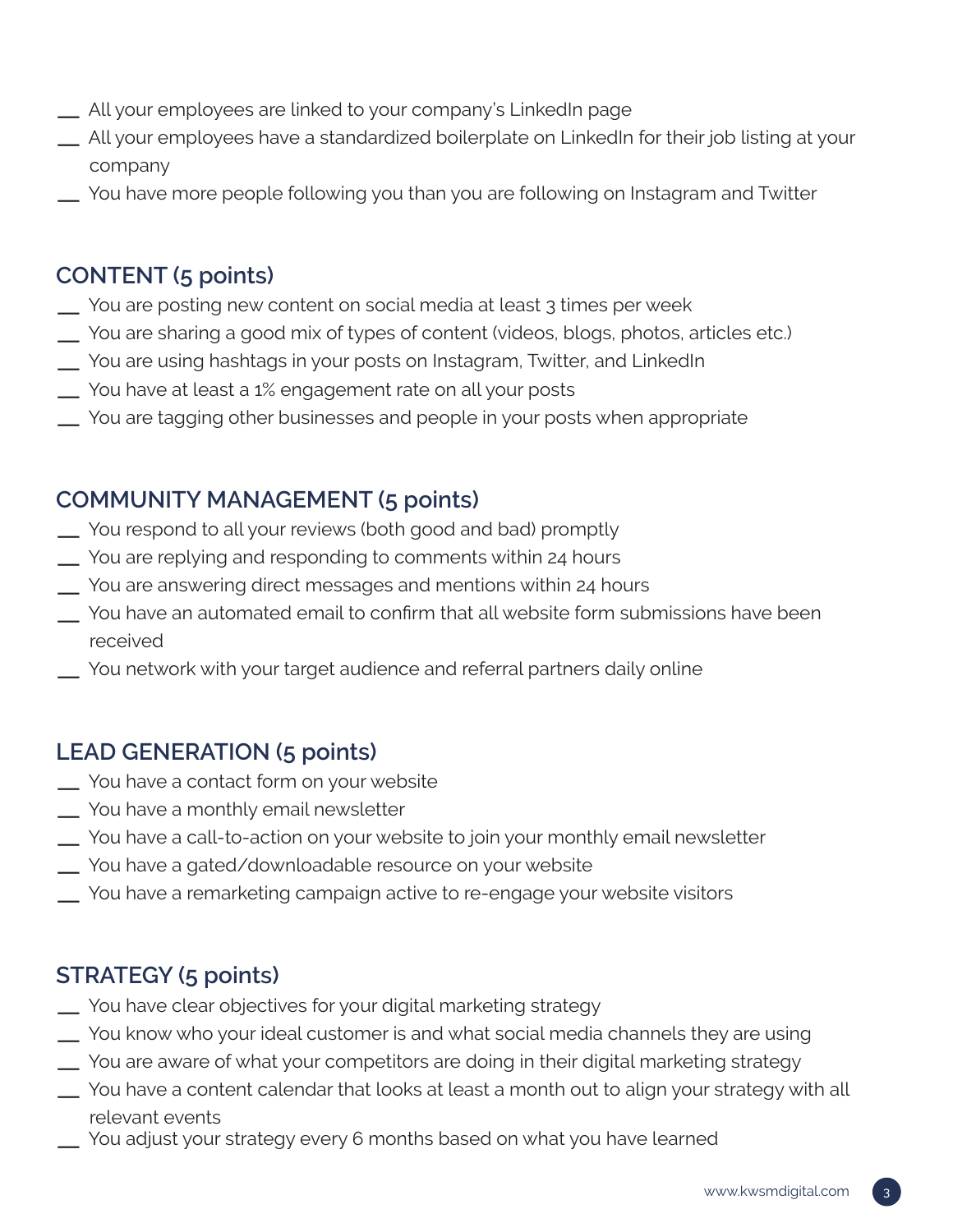# **TRACKING (5 points)**

- You are tracking your website analytics (ie: Google Analytics)
- You have an active pixel that links your social media channels to your website
- You track all conversions on your website (ie: when the contact form is filled out)
- You have a monthly report to track your progress with your digital marketing efforts
- You track your return on investment per platform and know what is working and not working

—**/55**

# **How Did you Score?**

#### Score 50-55



Great work! You are on your way to creating a strong digital strategy. With just a few more optimizations, you should be set up for success!

#### Score 44-49



The devil is in the details! If you can follow these best practices and make a few<br>**B** changes, you will quickly see more traction from your digital marketing efforts.

#### Score 39-43



You have some work to do. Determine the lowest hanging fruit and start optimizing<br>your digital marketing channels to be as effective as they can be.

#### Below 39

**D**



#### **Let KWSM help you get better results from your digital marketing!**

If you're looking for help to take your digital marketing efforts to the next level, we'd love to chat. All of our engagements start with a conversation to see if we are a good fit. Bring your checklist results with you to our first meeting so we can determine the best approach to optimize your marketing plan.

*Please email info@kwsmdigital.com or visit our website at www.kwsmdigital.com*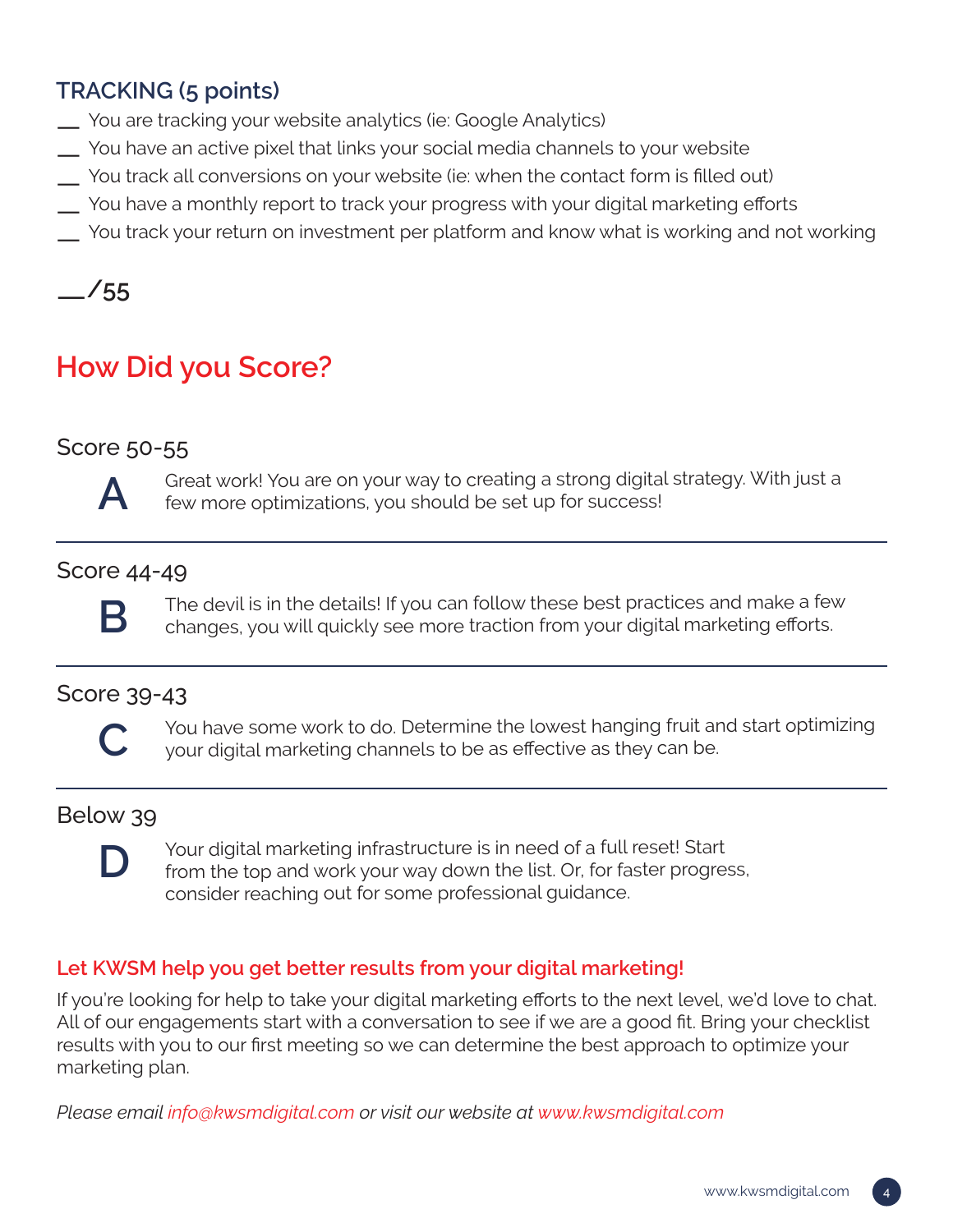# **All 55-Points Explained**

#### **WEBSITE (10 points)**

Your website is a credibility piece for your brand. Today's consumers expect to have a flawless experience on the Internet and your website must be ready.

Any social media or content marketing campaign is most effective when paired with a strong web presence. Your website acts as the hub of your digital marketing campaign – a place to drive visitors once you engage them online so that they can learn more.

- **1. You have a functional website:** Your website may look great, but in order to be effective it must also be functional. Ensure that your website is easily accessible to your potential customers, free of any error messages, and up to date.
- **2. Your site navigation features your company logo:** A logo is much more than just an image; it's your client's way of recognizing your brand. Make sure your logo is clearly visible to give your website visitors confidence they are in the right place.
- **3. Your website is mobile-friendly:** A rapidly growing number of website visits are taking place on mobile phones. If mobile visitors have issues with loading or using your website, they will likely leave your site very quickly. Some features that work well on Desktop do not always translate well to mobile devices. Make sure you audit your mobile website and ensure you can find important information and that everything is easy to read and click.
- **4. Your homepage has a call-to-action above the fold:** When you feature too much information on your homepage, it's easy for visitors to go down a rabbit hole, and not complete the desired action you want them to take. We recommend having a clear call-to-action above the fold on the page (high enough up that they can see it without scrolling) that leads visitors down the desired path.
- **5. Your site has an About page**: The About page is your chance to tell your story and make a connection with your audience. Improving this page will engage buyers, and help you attract the type of team members you want to add. We recommend using this page to showcase who you are as a company and what you value.
- **6. Your site features an About video:** People have short attention spans. Some website visitors are more likely to watch a video instead of reading paragraphs of text, making it valuable to have an About video to communicate your most important messages to your potential customers.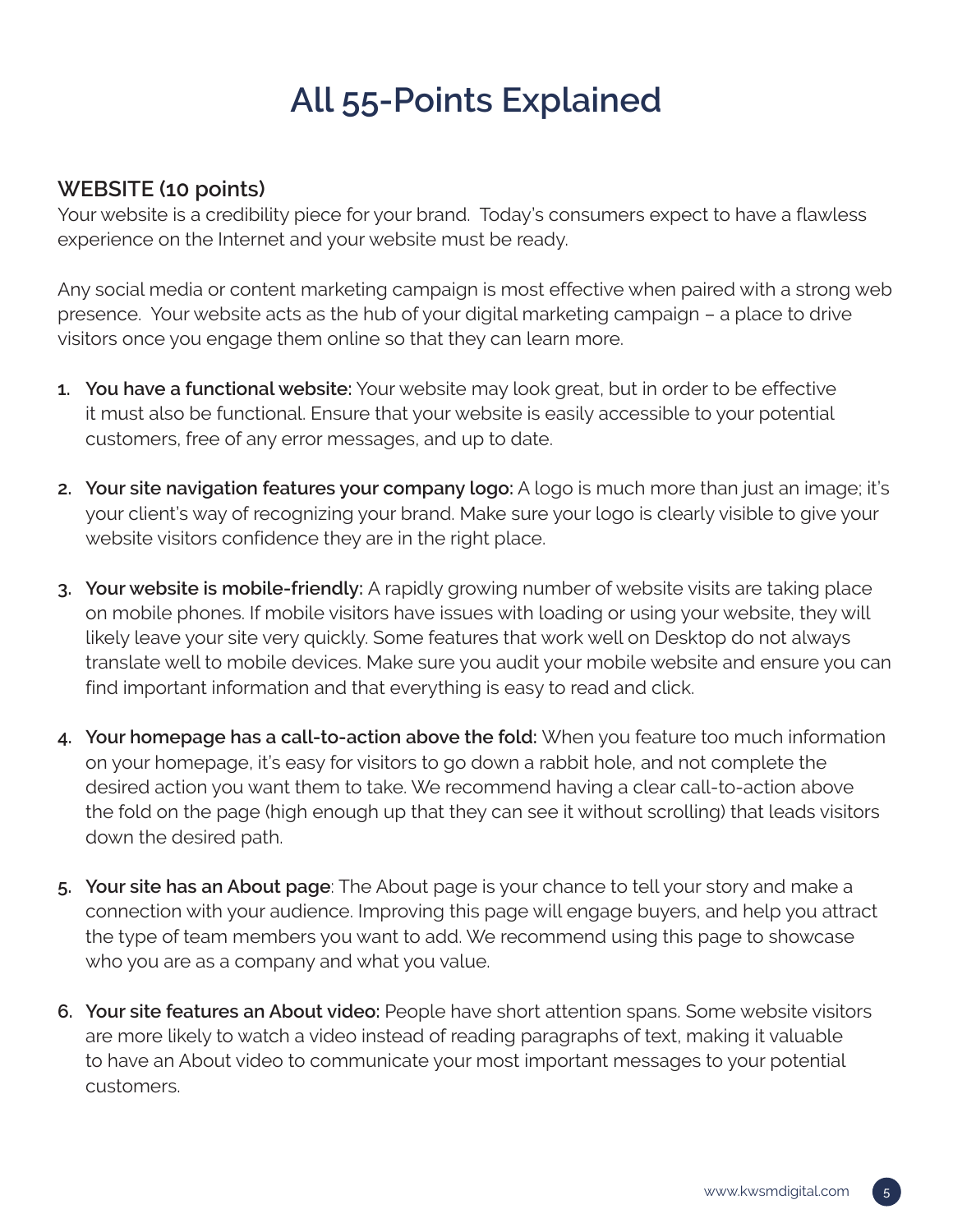- **7. Your site features high-quality photos of your product and/or team:** Stock photography lacks authenticity and has statistically been shown to reduce a site's effectiveness in converting leads or sales. We recommend using your own original photo content to give your brand a human face. If you sell a product, having your own product shots will help bring your product to life and make your site more trustworthy.
- **8. Your site has separate content-specific pages for products or services: Each individual product** or service you sell should have its own information page. This is a best practice for SEO, but can also improve the user experience on your website. On each page provide visitors with relevant product benefits, answers to FAQs, and solutions to common problems. Separating these pages will also help your site get found online when people are searching for a specific product or service. Added bonus: it gives you a place to link directly if you want to talk about a particular offering on social media.
- **9. Your site features testimonials and/or case studies:** People trust other people. Not having testimonials or case studies readily available on your site can be a warning sign to others that your product or service has not been around long. Including these things builds credibility and trust, and makes your website more effective at converting leads or sales.
- **10. You have a blog on your site that is updated regularly:** Blogging the number one tool for supporting your SEO strategy and allowing you to be found easily online. As people search online for information, blog posts you've written will pop up – and carry them right back to your website. It is also important because it allows you to connect with customers, showcase your expertise, and build credibility. For best results, most businesses should be blogging at least once a week – twice a week if possible. This is a case of 'more is better.' The more great content you put out there, the more traffic you drive to your website, and the longer you keep visitors engaged there.

#### **SEO (10 points)**

Search engine optimization (SEO) means something slightly different to everyone. To us, it means making sure your website and online content are optimized to be found easily in search. If it is important for you to come up in the search results, cleaning up your SEO will be an important step to get the right people to find you online.

**11. Your site navigation has less than 7 menu items:** It's important to make it easy for visitors to quickly find content that interests them on your website by having a clear navigation system (typically tabs at the top of the page). There is such a thing as having too many items in your navigation. If you have more than 7 items or 3 tiers per item, we would recommend restructuring the menu so you do not overwhelm the user. This will also help your performance in search, as you are providing a clear user path and page priority for their crawlers.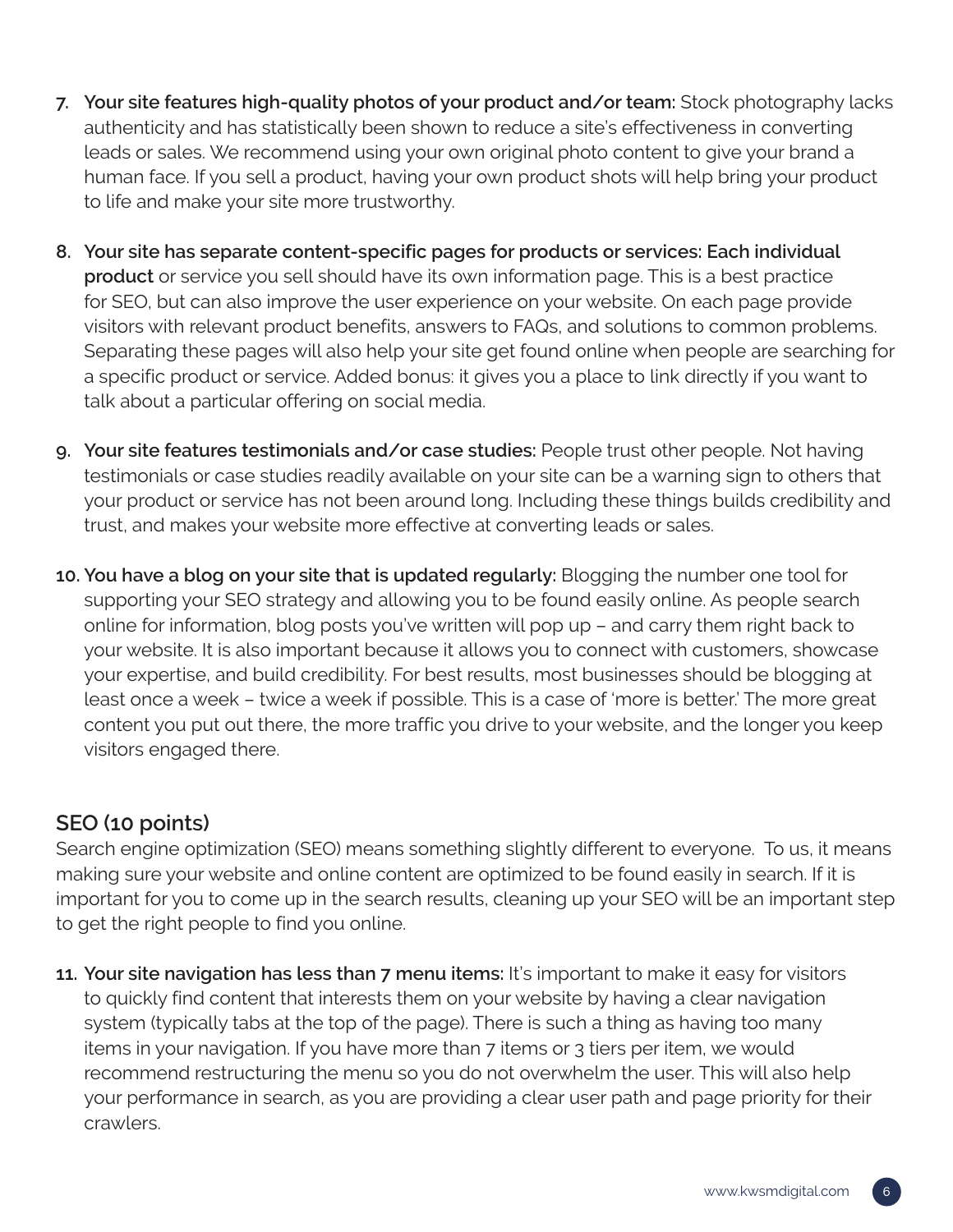- **12. Your site loads within 3 seconds on both mobile and desktop:** Google has indicated site speed is one of the signals used by its algorithm to rank pages in search. Also, pages with a longer load times tend to have more people leave the site before it fully loads and they spend less time on the website. If you would like to know how fast your site loads and what you can do to speed it up, we suggest running it through the Google Page Speed Test (https:// developers.google.com/speed/pagespeed/insights/).
- **13. You have an SSL certificate for security:** Adding a Secure Sockets Layer (SSL) certificate to a website will make the site more secure and much safer when people browse, buy, and communicate via the website. Google factors whether you have an SSL certificate into how they rank websites in search and will reward you for having one. Without an SSL certificate, many browsers (such as Chrome) will indicate that your website is not secure to your potential customers. [Learn more about SSL Certificates on our blog.](https://kwsmdesign.com/ssl-certificate-what-is-it-why-do-i-need-it/)
- **14. Your site has social media icons that link to your social media chnnels:** Linking your social media sites to your website is important. When Google decides where to rank your website in search results, they look for social media links. Websites that have them are given 'bonus points' and websites that don't are penalized. Social media also gives visitors a way to keep in touch and stay up to date on news about your company.
- **15. You have a list of keywords that you use to optimize your website for search:** Keywords are the ideas and topics that help define what your website is about. [It is important to know what](https://kwsmdigital.com/are-keywords-really-important-for-website-content/)  [keywords are already being searched on a regular basis,](https://kwsmdigital.com/are-keywords-really-important-for-website-content/) so you can optimize your site to show up for those inquiries. The list of keywords for your business will guide your content creation and blog topics and make sure the right people find you online.
- **16. Your website has SEO optimized meta titles and descriptions:** One of the most significant mistakes people make with SEO is to neglect the metadata. This helps search engines "understand" what the page is about and tells your visitors what to expect on the page when your search result shows. [Find out how to write strong meta titles and descriptions on our blog.](https://kwsmdigital.com/how-do-you-write-meta-titles-meta-descriptions-for-your-website/)
- **17. Your blogs have a featured image with strategically written alt-tags:** Each individual blog post should have a featured image to attract people to click on your post when shared on social media. We also recommend writing alt-tags for each image, including relevant keywords as needed. These images will help you rank in Google Images, a popular search engine that leads to additional website traffic.

.

**18. When you Google your company name, your website shows up first:** Often, the first interaction customers will have with your business is finding you in a Google search. You want to make sure that the results they see give an accurate – and flattering – picture of who you are as a company, and what you do. If the information that comes up is outdated, or unflattering, you should work to correct it as quickly as possible.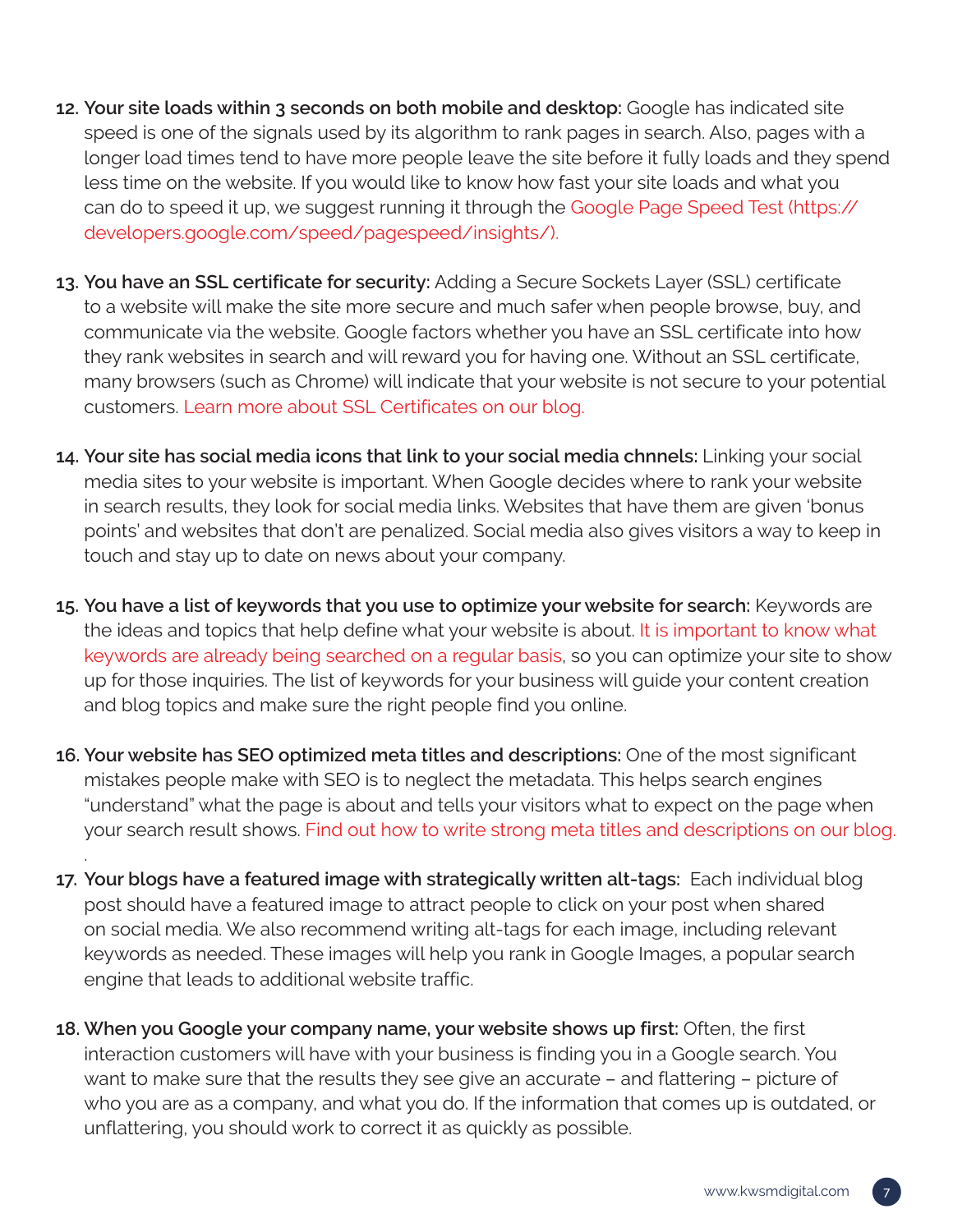**19. You have good ratings on local listings (such as Yelp or Google My Business):** If you have bad ratings, this can be a red flag for prospects. Make sure that all your local listings are claimed, filled out, and are accompanied by several positive reviews. We suggest that you regularly ask your customers for reviews, to ensure you always have a good rating with relevant reviews.

**20.Your social media channels and local listings all link back to your website:** Linking back to your website will not only help your SEO, but it will also help your visitors find your website.

# **SOCIAL MEDIA (10 points)**

Social media is more than a series of platforms. It's a mindset that drives the way your brand thinks and behaves when interacting with your target audience. When executed effectively, social media marketing builds an engaged community of followers who are ready to be mobilized to generate results in lead generation and sales.

- **21. You have a company profile on all relevant social media channels:** Your company does not need to be on every social media platform, just the ones your target audience uses. [Let us](https://kwsmdigital.com/how-to-choose-which-social-channels-to-use-for-your-business/)  [help you determine which social media channels](https://kwsmdigital.com/how-to-choose-which-social-channels-to-use-for-your-business/) you should be using and then ensure you have a profile on each one.
- **22. Your username on all your social media channels is the same:** Consistent branding is important for fans to be able to find you online. We recommend changing the names - and handles - of all your channels to be consistent. Be aware that some channels have a character limit for usernames, so make sure it works across all your channels before making the change.
- **23. You have custom URLs to make your social media channels easy to find:** Most social media channels will automatically create a custom URL for you, but others will require you to do it manually. Once you have a custom URL, use it in your email signature, on your business cards, and on all your marketing materials. This can help drive people directly to your social media profiles, where they can engage with your content.
- **24. You have a branded cover photo and profile photo on all your social media channels:**  Considering that most people visit social media from their mobile device, we recommend optimizing your cover photo and profile photo for mobile. Best practices would dictate that you do not include any important information on the outer third of your cover photo, since it will be cropped out on mobile. Additionally, since your profile photo becomes extremely small on a mobile device, we generally recommend you use an icon. (Perhaps a scaled down version of your logo with no text, or an image that relates to your brand.) The name of your page usually accompanies your profile photo, so it may not be necessary, or advisable, to use your actual logo here.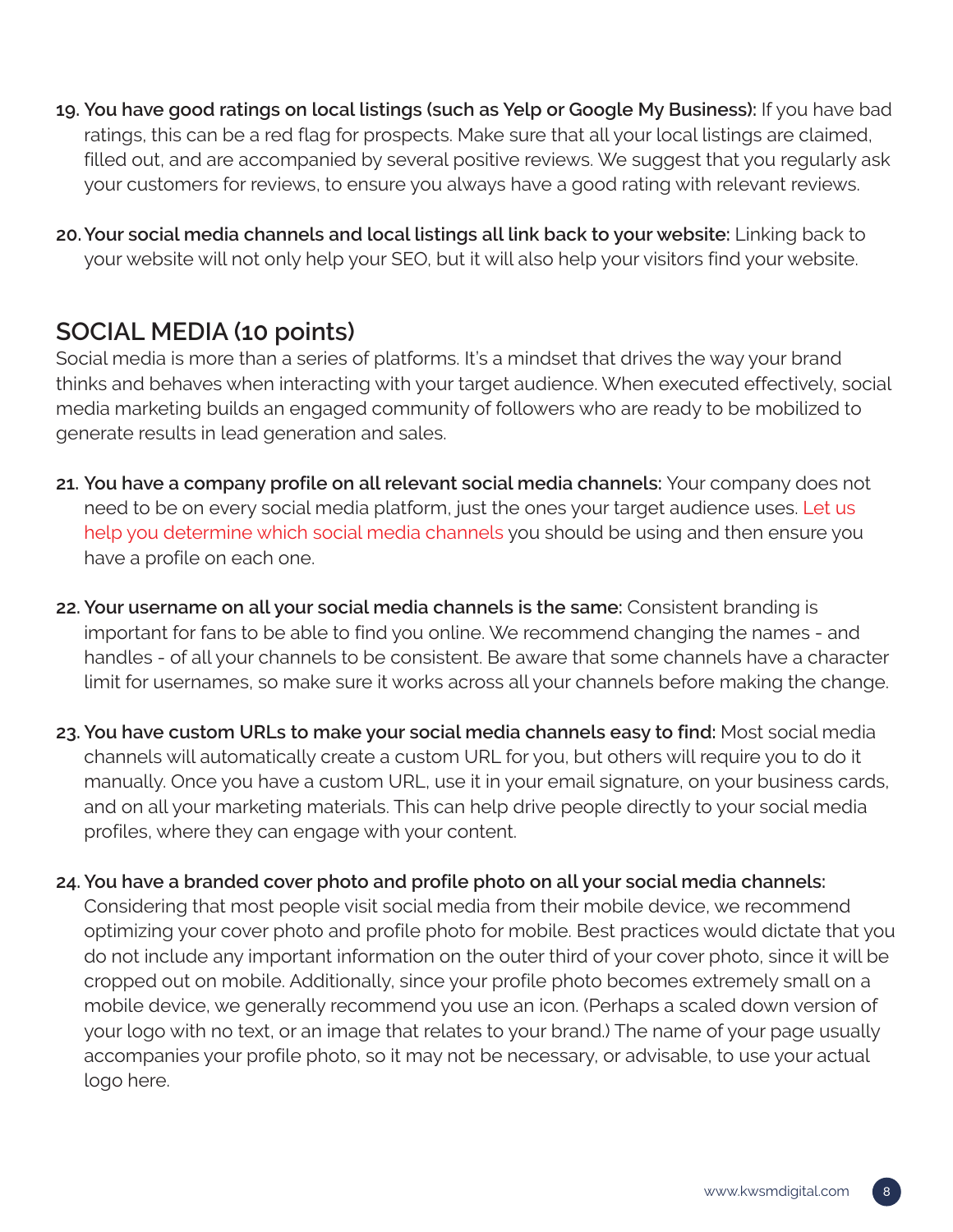- **25. Your profile photo and cover photos are the same across all your channels:** Similarly to having a consistent username, we recommend you keep your profile photo and cover photos the same to create brand recognition and have one clear message. You may need to optimize your cover photo slightly to adjust all the different formats, but keep the branding similar for consistency.
- **26.You have your business email, phone number, and address listed on all channels:** Make it as easy as possible for your potential customers to get in touch with you by making this information readily available on all your social media channels and local listings. Keep your address formatting consistent for additional local SEO benefits.
- **27. Your About section is filled out and universal across all channels:** Many potential customers will find your social media channels before they find your website. Don't miss an opportunity to share information about your business. A compelling About section can spur visitors to check out the website and further their relationship with your business.
- **28.All your employees are linked to your company's LinkedIn page:** There are several benefits to having your employees connected to your company's LinkedIn page. Most importantly, it makes it easy for people to find your business via your employee's profiles. It also makes it possible for you to notify your employees when you make a new post, so they can share important company news and help [grow your LinkedIn company page following.](https://kwsmdigital.com/growing-your-linkedin-company-page/)
- **29.All your employees have a standardized boilerplate on LinkedIn for their job listing at your company:** On LinkedIn, your brand is not just represented by the company page, but by listings on your employees' profiles as well. Any time a user finds one of their profiles, it is a chance to expose them to the brand. Make sure you are telling the same story, no matter where people find you.
- **30.You have more people following you than you are following on Instagram and Twitter:**  The number of people following you is a measure of your influence on social media. The more followers you have, the more people are potentially reading your content. Building a community of followers is a good thing. At the same time, make sure your follower to following ratio is not out of balance. Following more people than are following you can indicate that you may not be posting worthwhile content and can deter people from following you back.

# **CONTENT (5 points)**

**31. You are posting new content on social media at least 3 times per week:** It's best practice to have a regular posting schedule. If you miss a few days, the social media algorithms will notice and will ding your reach on future content. Generally, we recommend posting at least 3 times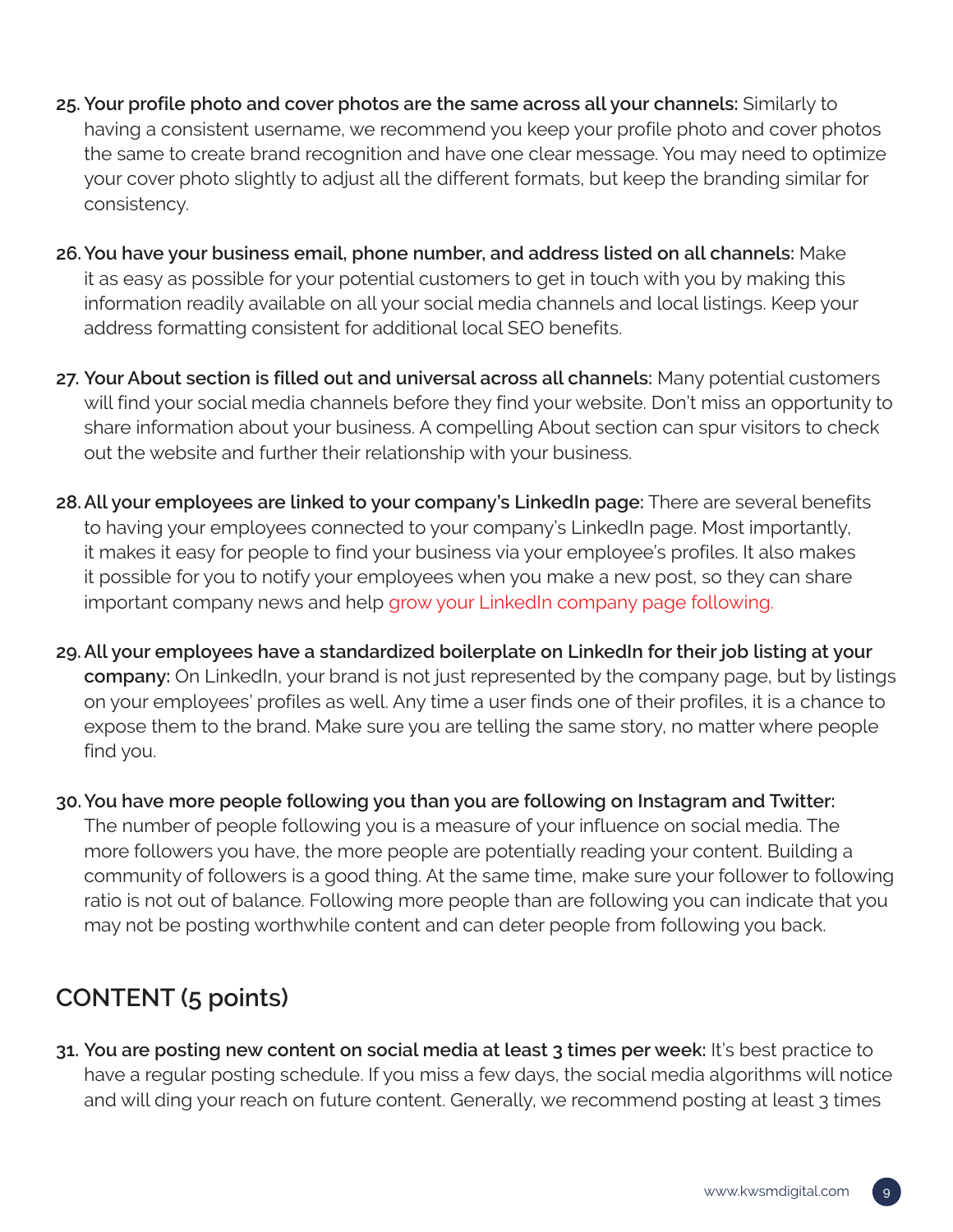per week to keep your audience engaged. If you're wondering how frequently you should share content on your channels, [check out this helpful guide we've compiled on how often to](https://kwsmdigital.com/how-often-should-brands-post-on-social-media/)  [post on each social media channel.](https://kwsmdigital.com/how-often-should-brands-post-on-social-media/)

- **32. You are sharing a good mix of types of content (videos, blogs, photos, etc.):** It is important to mix up the type of content you post to help keep your audience engaged and serve your various objectives for social media. For example, videos are best at reaching a large number of people, whereas links are better at driving traffic to your website. Consider sharing things like links to blog posts, links to third party articles, YouTube videos, uploading your own videos, single photos, and photo albums. If you are already creating all of those types of content, you may want to explore some newer features like events or going live.
- **33. You are using hashtags in your posts on Instagram, Twitter, and LinkedIn:** On some platforms, hashtags help increase the visibility of your posts. Most commonly seen on Twitter, hashtags help your tweet get seen by people who are tracking the hashtag (for example, when you go to a conference and people are engaging with the hashtag #CONFERENCE2020). Hashtags also work extremely well on Instagram and are a growing trend on LinkedIn. However, studies show that hashtags actually hurt your reach on Facebook. To learn more about hashtags and how to use them, [check out this KWSM blog.](https://kwsmdigital.com/where-do-hashtags-belong-on-social-media/)
- **34. You have at least a 1% engagement rate on all your posts:** To calculate your current engagement rate, find out how many people currently see your post and then tally up all the engagement you get. Then divide total engagement by total people (For example, 1 Like / 100 people = 1% engagement rate). When less than 1% of your fan base engages with your posts, the social media algorithms begin to understand that your content isn't engaging. This usually results in showing your future content to fewer people. If you struggle to reach your followers, find ways to improve the quality of your content. [Here are a few tips](https://kwsmdigital.com/concerned-about-your-facebook-reach-choose-story-over-spam/) to create better content.
- **35. You are tagging other businesses and people in your posts when appropriate:** Tagging on social media is a way for people to engage with other people or brands by mentioning them in a post or comment. [Check out this KWSM blog to learn how to incorporate tagging into your](https://kwsmdigital.com/tag-youre-it-what-youre-missing-if-you-arent-tagging-on-social-media/)  [content strategy.](https://kwsmdigital.com/tag-youre-it-what-youre-missing-if-you-arent-tagging-on-social-media/)

# **COMMUNITY MANAGEMENT (5 points)**

To build a community around your business on social media, you need an engaged audience. These are the people who will remember you – and buy your products or services. If you are not responding or engaging with your community, you are missing out on valuable quality time with your biggest advocates and hottest leads.

**36.You respond to all your reviews (both good and bad) promptly:** People are generally willing to give you the benefit of the doubt. As a brand, it is your responsibility to keep track of the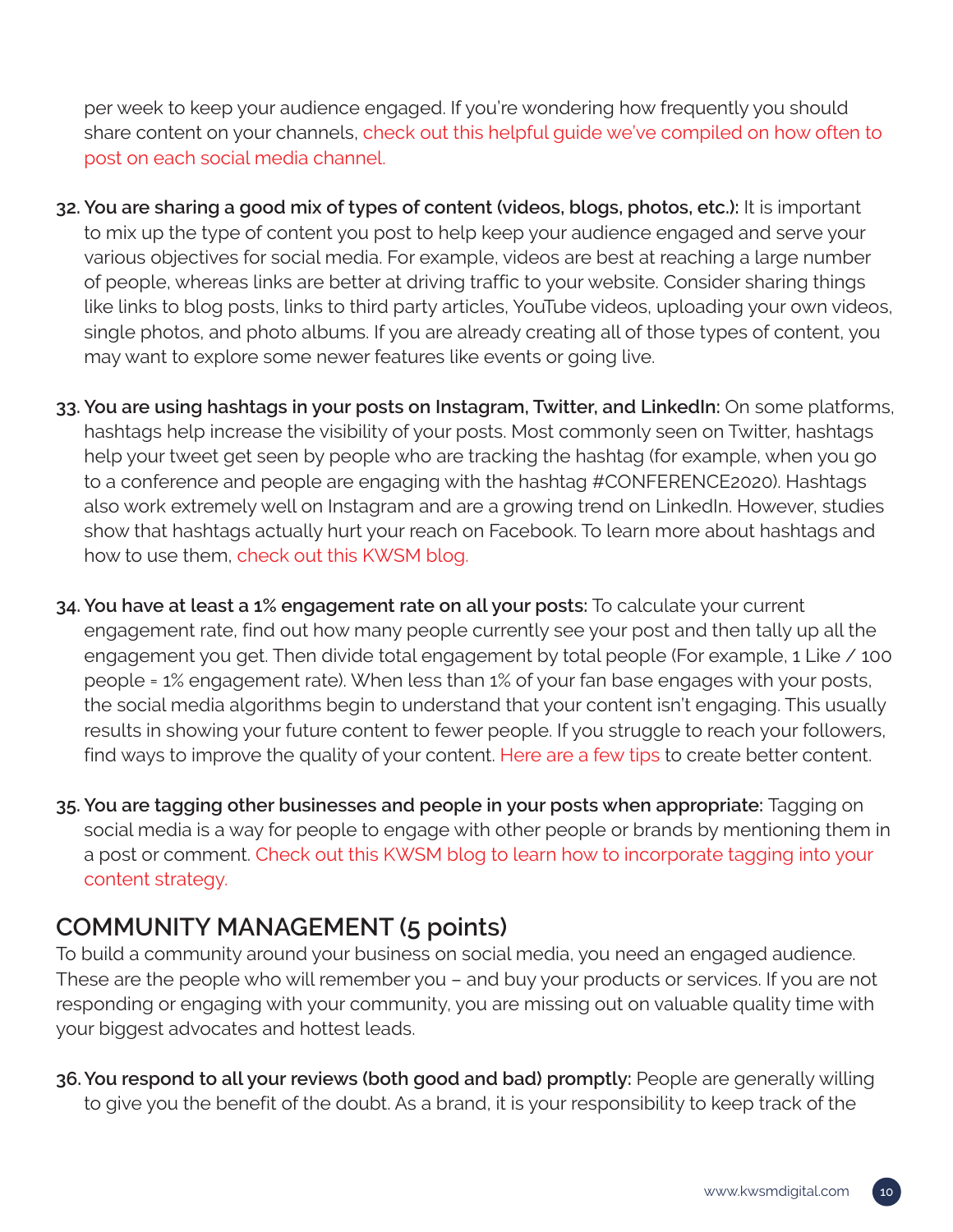reviews your organization is getting and respond to them appropriately. This signals that you are available to help your customers and do what you can to ensure everyone has a positive experience.

- **37. You are replying and responding to comments within 24 hours:** Every comment may not warrant a response, but do it anyway! This person feels passionately about your content or your company, so show them you are grateful to have them around. Avoid sending the same reply every time, because comments are forever and viewers will catch on quickly. If there is an opportunity to ask them a question, do it! Replies count as additional comments and will help your post garner more reach.
- **38.You are answering direct messages and mentions within 24 hours:** Social media has become an extension of your company's customer service initiatives. Apply the same practices to your social media as you would with customers who inquire via your website. If you find that you are getting direct messages and mentions daily, we recommend putting someone in charge of responding to messages to avoid dropping the ball.
- **39.You have an automated email to confirm that website form submissions have been received:**  In today's world, not responding for a few hours can break a sale. As soon as you get a form submission, you should have an automated email that goes out to both the potential customer (to confirm their submission has been received) and to your sales team (including all the inquiry information to begin working on a prompt response). People who use your digital channels to communicate with your business expect an immediate response.
- **40.You network with your customers and referral partners daily:** Traditionally, you think of networking as in-person events. But there is a great deal of networking that takes place online. We recommend that you set aside 5-10 minutes per day to engage with the content your customers and referral partners are sharing. This will strengthen these relationships and keep you top of mind. [Here are some tips on how to network on the various social media channels.](https://kwsmdigital.com/how-to-network-on-social-media/)

# **LEAD GENERATION (5 points)**

Once you get traffic to your website, you need to convert that traffic into customers. There are dozens of lead generation tactics you can deploy, but we recommend that every website has at least these five direct requests and re-engagement tactics in place.

**41. You have a contact form on your website:** Contact forms are the tool used to gather a name, phone number, email address, and other important information from website visitors. Some websites list their contact information on their website, instead of a contact form. This is making your customer do all the work and also inviting unwanted emails. It is essential that your website have at least one contact form to give your website visitor a way to get in touch with you.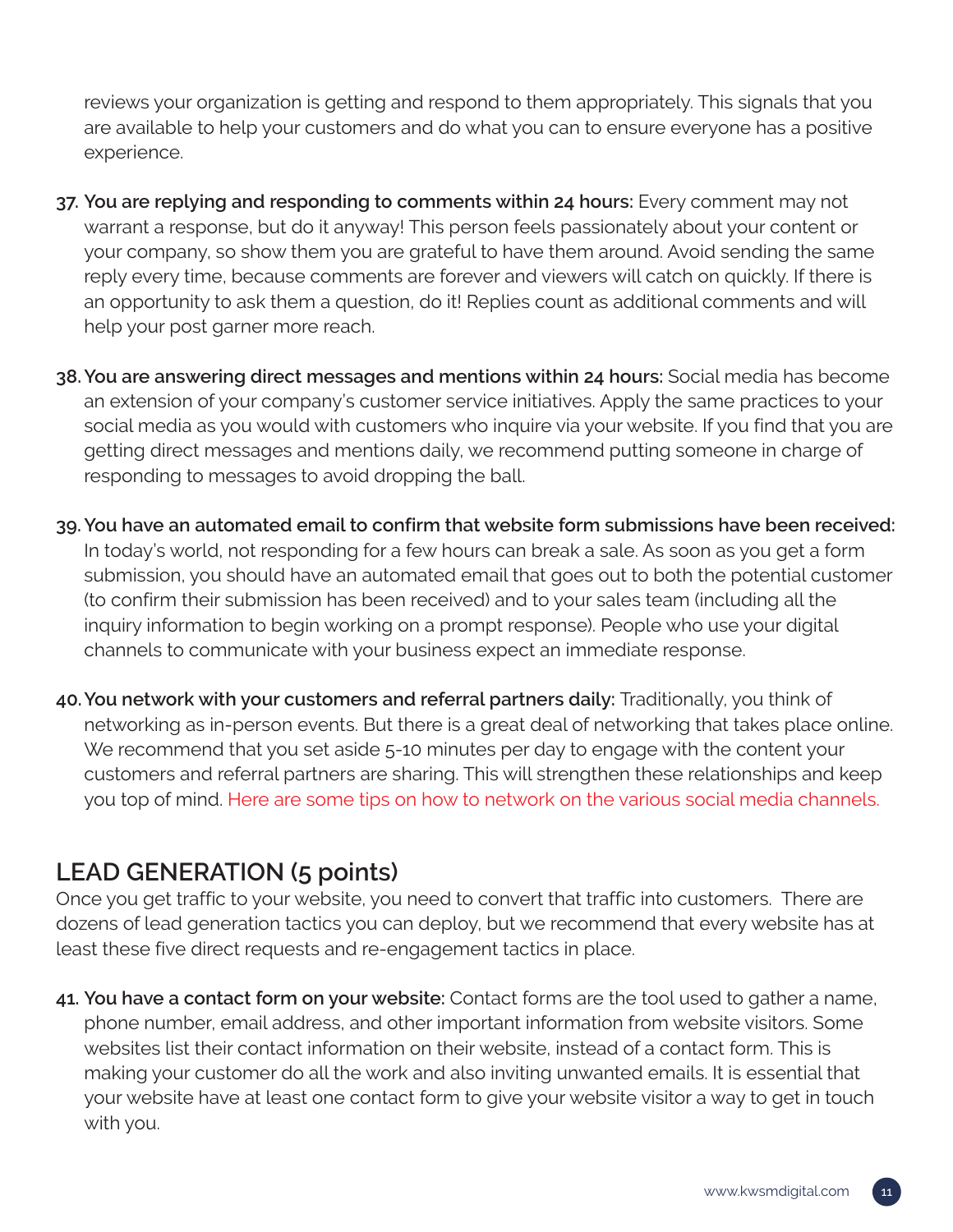- **42. You have a monthly email newsletter:** This tactic is commonly used by businesses to stay connected with their stakeholders. Connecting on a monthly basis helps keep your relationship strong and establishes a platform for your company to share important information and new programs. An email newsletter is also a valuable tool for driving traffic back to your website.
- **43. You have a call-to-action on your website to join your monthly email newsletter:** Make it easy for your website visitors to join your monthly email newsletter by only asking for their email address. This will be the first step in building your relationship with them. If you ask for too much information up front, fewer people will fill out the form. Once they are ready to buy, they will offer up additional contact information that is needed to sell to them.
- **44.You have a gated/downloadable resource on your website:** We recommend having downloadable content available for people who want more information about a specific area of expertise for your business. They enter their email address in order to get access to the content (ebook, whitepaper, infographic etc.) This way, even if they are not ready to buy, you have a way to keep in touch with them and 'nurture' that relationship through email.
- **45. You have a remarketing campaign active to re-engage your website visitors:** Remarketing campaigns can help you reach people who may not be on your email list yet, but have visited your website before. Using a pixel, you can follow them around the web and begin sending them ads to get them to re-engage with your brand. [Learn how to install a website remarketing](https://kwsmdigital.com/how-to-use-website-custom-audiences-to-grow-your-business/)  [campaign on our blog.](https://kwsmdigital.com/how-to-use-website-custom-audiences-to-grow-your-business/)

# **STRATEGY (5 points)**

Once you have a clear digital marketing strategy, you will know how to prioritize your resources. There are many different platforms you can utilize and several different approaches to digital marketing. Once you are clear about your goals and strategic direction, it's easier to understand where to spend your time, and how to make the elements of your marketing strategy work cohesively to achieve the results you are looking for.

- **46.You have clear objectives for your digital marketing strategy:** The most common objective we see with our clients at KWSM: a digital marketing agency is sales or lead generation. However, there are several other objectives that can be supported by your digital marketing strategy. For example, you can use digital marketing to increase brand awareness, improve retention, promote repeat sales, and much more. Once you are clear about what you want digital marketing to do for your business, you will be able to begin planning your digital marketing strategy.
- **47. You know who your customer is and what social media channels they are on:** If you are putting time and energy into marketing your business online, you need to know whether you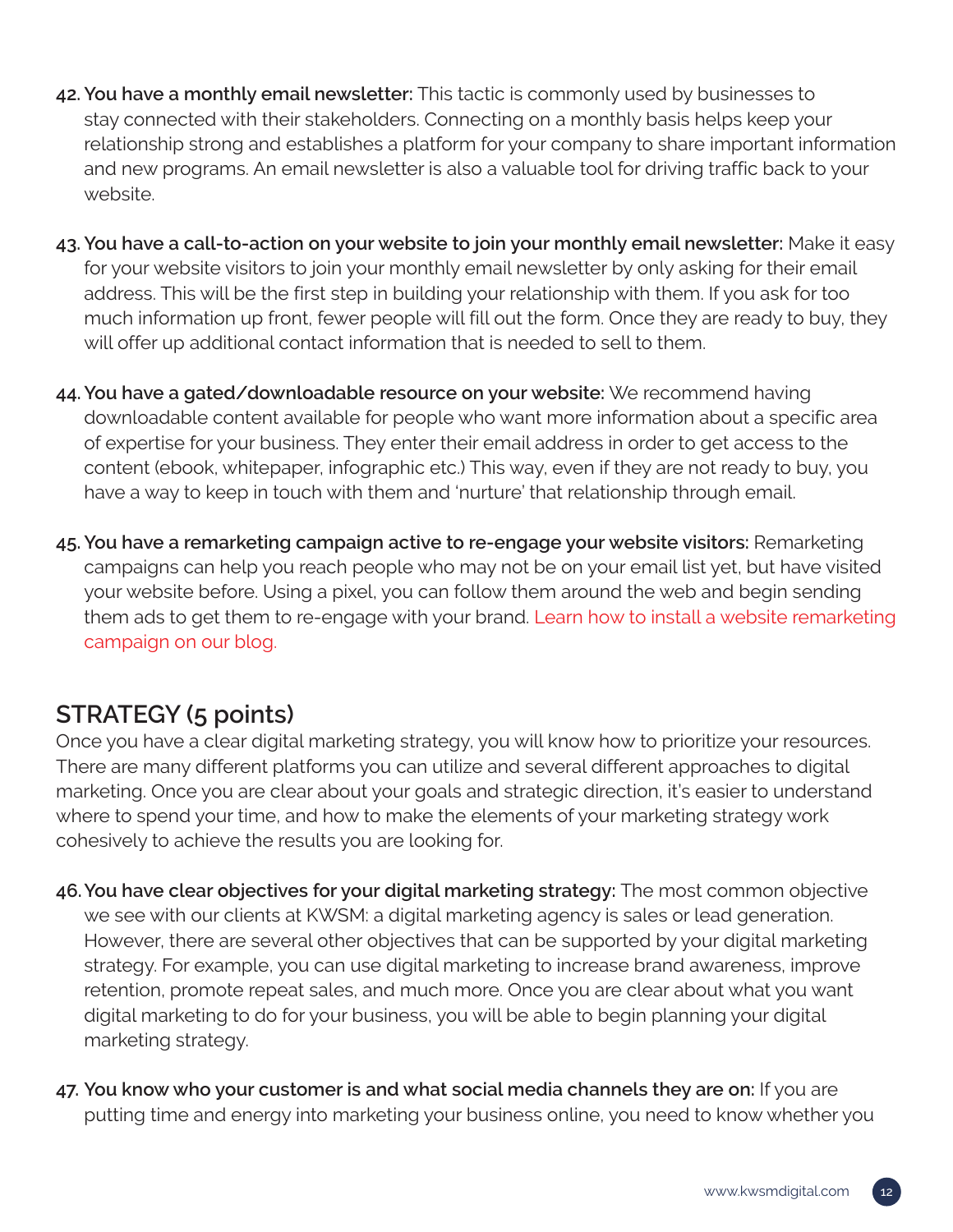are talking to the right audience. Take a look at the audience insights data available on your channels and see how closely this matches with who you consider to be your target client. If they are not aligned, you may not be posting the right type of content. Try to tweak your posts to appeal to that ideal audience. Check your insights frequently to see how you're doing.

- **48.You are aware of what your competitors are doing with their digital marketing strategy:** We always recommend keeping a close eye on your key competitors, especially if you operate in a local market. Find out what channels are working for them and what type of content they are posting that is getting good engagement. Learn from their successes and also from their mistakes. Once you have a clear understanding of what your competitors are doing, you can start looking for new tactics and channels that may set you apart.
- **49.You have a content calendar that looks at least a month out to align your strategy with all relevant events:** The best way to resonate with your target audience is to speak to the things that are on their mind. Make sure that your content is always ahead of schedule so you can anticipate what they will be thinking and talking about and can keep your content relevant and fresh.
- **50.You adjust your strategy every 6 months based on what you learned:** It generally takes about 6 months to know if your strategy is working or not. You should be reporting your results every month, to find out if you are improving your KPIs. In addition, we suggest that you review your entire strategy every 6 months and analyze what is working, what is not working, and what might be missing.

# **TRACKING (5 points)**

You already know that tracking your business goals is the key to success. But are you also tracking your digital marketing metrics? Find out what tools you should set up and have in place in order to begin tracking the right information.

- **51. You are tracking your website analytics (ie: Google Analytics):** Since your website is the main hub for all your marketing initiatives, we highly recommend tracking all your website analytics. Google Analytics is a free tool that makes it very easy to track key performance indicators over time. [Check out these 5 introductory steps to get your Google Analytics installed.](https://kwsmdigital.com/how-to-get-started-with-google-analytics/)
- **52. You have an active pixel that links your social media channels to your website:** In order to get the most out of your website analytics, we recommend linking it to all your social media channels using "pixels." These pieces of code connect two platforms and allow them to data share. If you are investing in Facebook Ads, this pixel can actually refine your target audience to include more people who are likely to convert. [Find out how to use pixels by taking a deep](https://kwsmdigital.com/kwsm-takes-a-deep-dive-into-facebook-ads/)  [dive into Facebook Ads.](https://kwsmdigital.com/kwsm-takes-a-deep-dive-into-facebook-ads/)